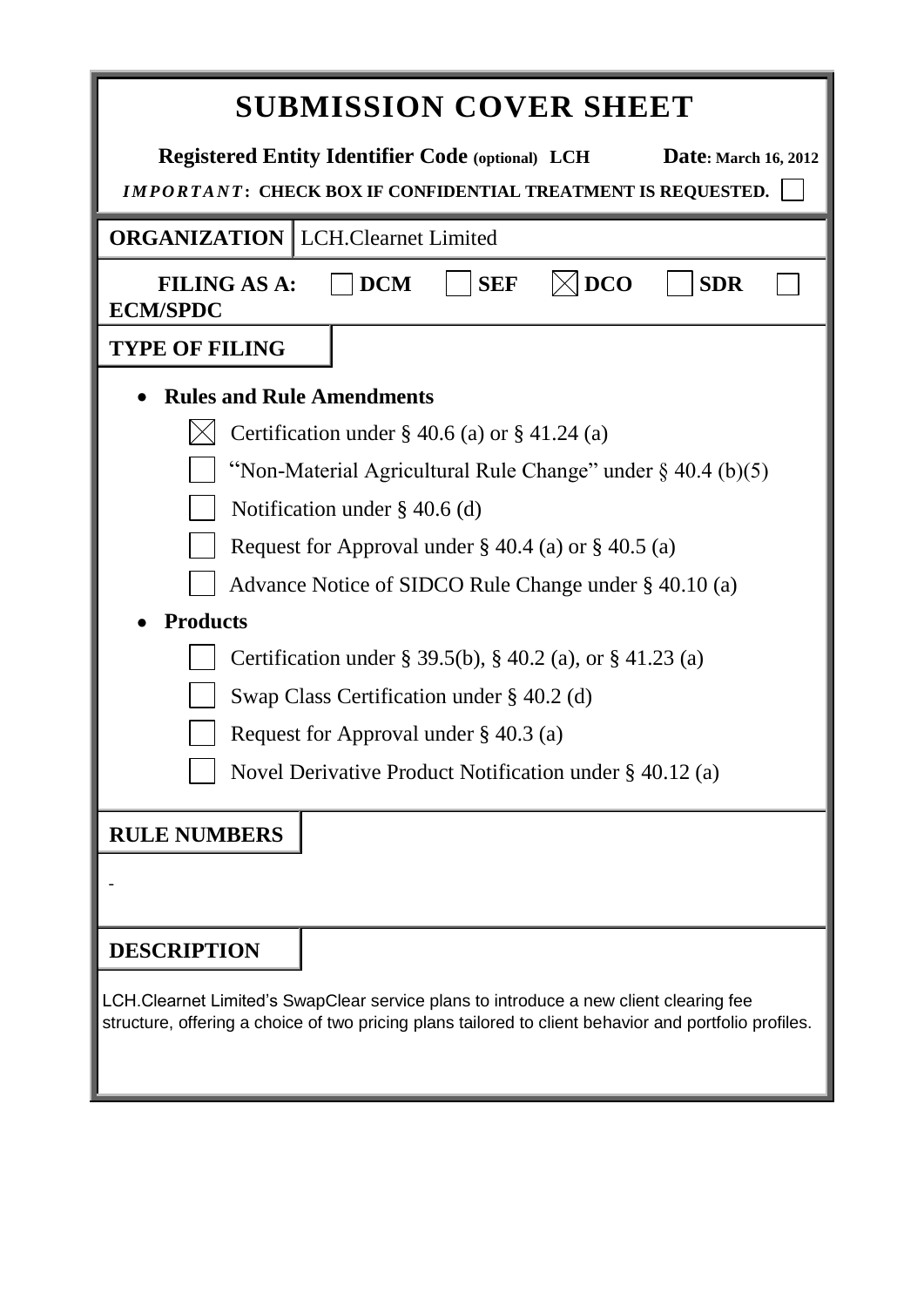# **SUBMISSION OF AMENDMENTS TO THE CLEARINGHOUSE RULES**

TO THE

## **COMMODITY FUTURES TRADING COMMISSION**

SUBMITTED BY

**LCH.Clearnet Limited** an English limited company

**FILING AS A REGISTERED DERIVATIVES CLEARING ORGANIZATION**

**Pursuant to Commission Regulation § 40.6**

# **Submission Regarding the Introduction of A New Client Clearing Fee Structure within LCH.Clearnet Limited's SwapClear Service.**

Submitted: March 16, 2012 \_\_\_\_\_\_\_\_\_\_\_\_\_\_\_\_\_\_\_\_\_\_\_\_\_\_\_\_

\_\_\_\_\_\_\_\_\_\_\_\_\_\_\_\_\_\_\_\_\_\_\_\_\_\_\_\_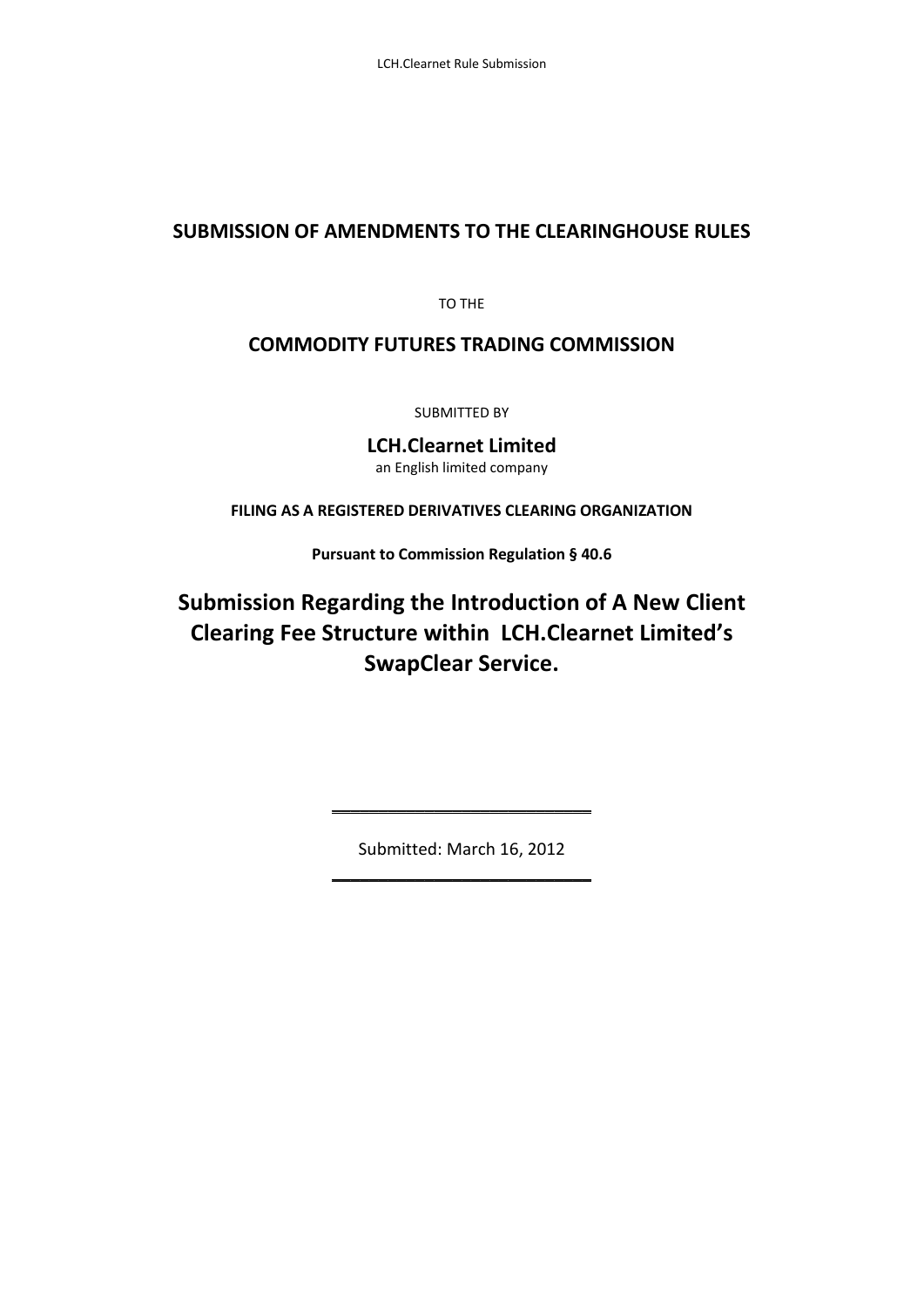## **LCH.CLEARNET LIMITED SELF-CERTIFICATION OF AMENDMENTS TO THE CLIENT CLEARING FEE STRUCTURE WITHIN THE SWAPCLEAR SERVICE**

LCH.Clearnet Limited ("LCH.Clearnet"), a derivatives clearing organization registered with the Commodity Futures Trading Commission (the "CFTC"), is submitting for self-certification, pursuant to CFTC Regulation §40.6, amendments to LCH.Clearnet's SwapClear fee structure. The pricing plans will become effective April 2, 2012.

#### **Part I: Explanation and Analysis**

LCH.Clearnet's SwapClear service introduced their client clearing service in December 2009; the service was launched under a fee holiday, which has been maintained until now.

Under the SwapClear pricing principles, two pricing plans are proposed to account for differences in client behavior and portfolio profiles. The two pricing plans are:

- Standard Pricing Plan
- High Turnover Plan

#### **Standard Pricing Plan**

The Standard Pricing Plan has an up-front booking fee and an ongoing maintenance fee. The booking fee for new trades will be applied on a per million basis, per table below, accrued at time of trade and collected monthly in arrears. Booking fee for back-loaded trades will be one-third of the fee for new trades. The maintenance fee will be as set forth in the table below, calculated daily and collected monthly in arrears. The maintenance fee discount applies to client across all clearing members.

| <b>Standard Pricing Plan – Booking Fee</b> |                      |  |  |
|--------------------------------------------|----------------------|--|--|
| <b>Transaction Maturity</b>                | per million notional |  |  |
| 0 to 1                                     | 1                    |  |  |
| $1+$ to 3                                  | 2.50                 |  |  |
| $3+$ to 5                                  | 4.50                 |  |  |
| $5 +$ to 7                                 | 6                    |  |  |
| $7 +$ to 10                                | 8                    |  |  |
| $10+$ to 12                                | 9                    |  |  |
| $12 +$ to 15                               | 10                   |  |  |
| $15 +$ to 20                               | 15                   |  |  |
| $20+$ to 25                                | 18                   |  |  |
| $25 +$ to 50                               | 20                   |  |  |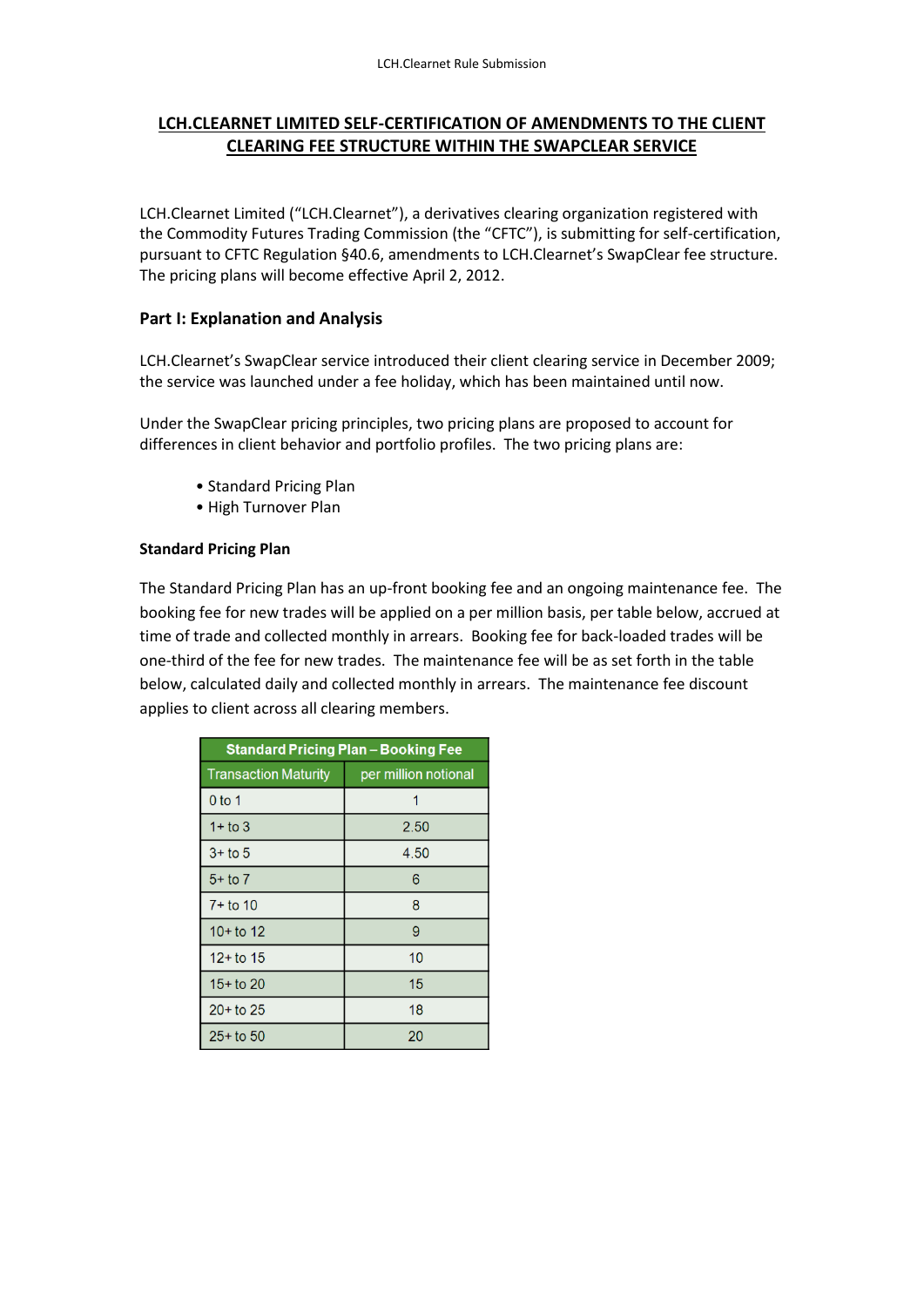| <b>Standard Pricing Plan</b><br><b>Maintenance Fee - Pricing Tiers</b> |                      |                                         |  |
|------------------------------------------------------------------------|----------------------|-----------------------------------------|--|
| <b>Number of Trades</b><br>at prior month end                          | USD/Day per<br>trade | <b>USD/Month</b><br>(approx equivalent) |  |
| $1 - 25$                                                               | \$0.66               | \$20                                    |  |
| 26-50                                                                  | 0.53                 | 16                                      |  |
| 51-100                                                                 | 0.43                 | 13                                      |  |
| 101-500                                                                | 0.33                 | 10                                      |  |
| 501-1000                                                               | 0.23                 |                                         |  |
| $1001 +$                                                               | 0.16                 | 5                                       |  |

*Example: a new \$100 million 5 year trade would incur a booking fee of \$450.* Trades in other currencies will be billed per million notional in the currency of the trade. *Example: a new €100 million 5 year trade would incur a booking fee of €450.*

*The maintenance fee is calculated and published daily (accrued daily/billed monthly) to meet the 940 Act Fund requirements, and will not fluctuate during month. Set based on number of trades at prior month end.*

#### **High Turnover Plan**

The High Turnover Plan also has an up-front booking fee and an on-going "risk consumption" fee. The up-front fee will be a flat \$25 per ticket fee (for new and back-loaded trades). The ongoing risk consumption fee will be calculated at 10 basis points on the client's IM requirement (regardless of type of collateral used to cover IM), calculated daily and billed monthly in arrears. This equals \$1,000 per \$1 million (annualized). *Example: an average IM of \$50 million equals an annual risk consumption fee of \$50,000.*

SwapClear charges clearing members; members individually make pricing arrangements with clients and will confidentially notify SwapClear of the pricing plan for each client.

There are no amendments to the Clearing House Procedures or the FCM Procedures. Client Clearing fee information is available under the following link.

#### [http://www.lchclearnet.com/swaps/swapclear\\_for\\_clearing\\_members/fees.asp](http://www.lchclearnet.com/swaps/swapclear_for_clearing_members/fees.asp)

#### *Additional information:*

- Clients can switch pricing plans once per six months (once per year effective 2013) with one month's advance notice.
- No collateral charges or accommodation fees on client securities
- Under High Turnover Plan, ongoing risk-based fee is 10 bps on IM requirement regardless of type of collateral used to cover the IM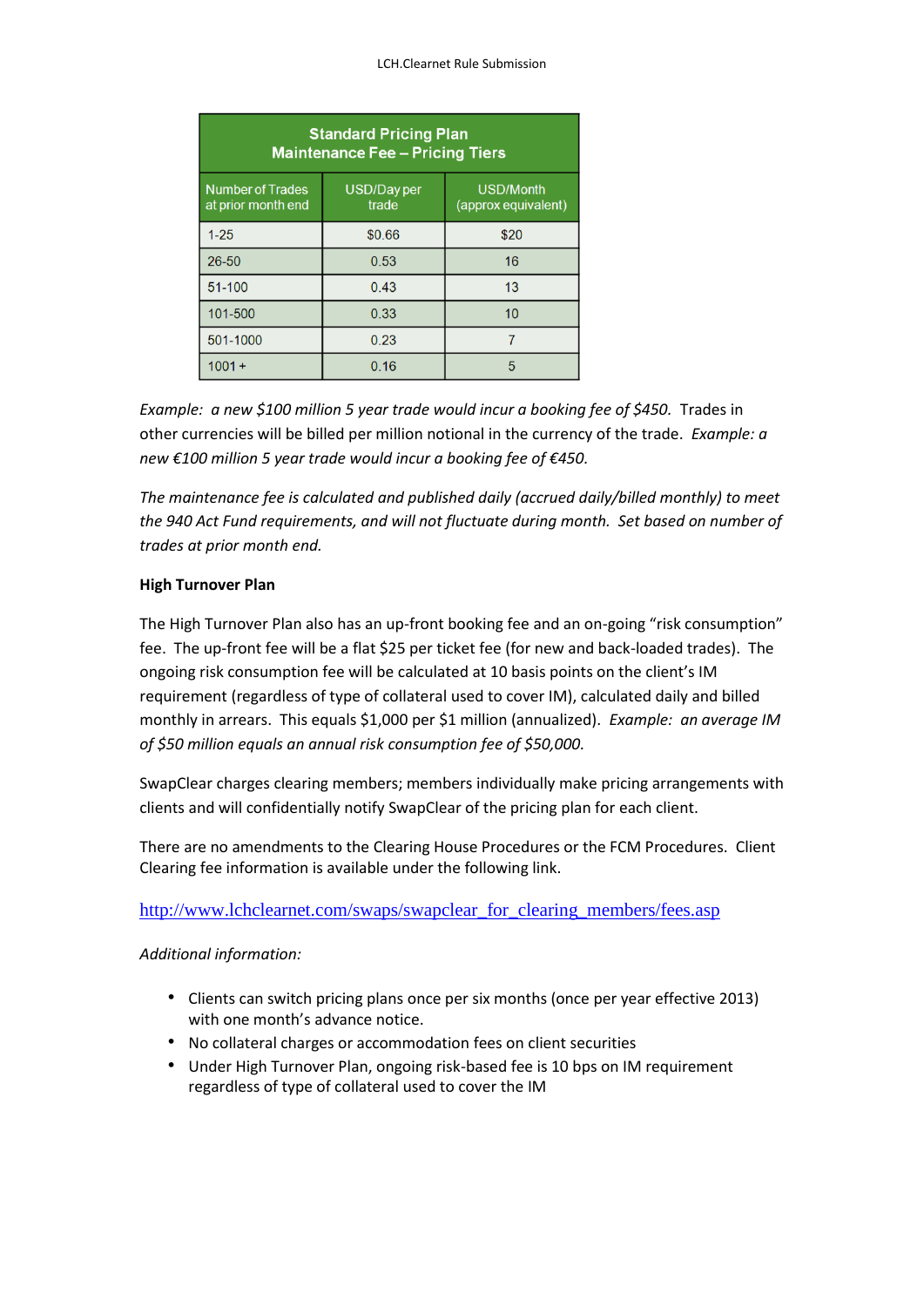### **Part II: Certification by LCH.Clearnet**

LCH.Clearnet certifies to the CFTC, in accordance with CFTC Regulation §40.6, that introduction of the Client Clearing fees, comply with the Commodity Exchange Act and the CFTC Regulations promulgated thereunder. In addition, LCH.Clearnet certifies that LCH.Clearnet has posted a notice of pending certification with the CFTC and a copy of the submission on LCH.Clearnet's website at [http://www.lchclearnet.com/rules\\_and\\_regulations/ltd/proposed\\_rules.asp](http://www.lchclearnet.com/rules_and_regulations/ltd/proposed_rules.asp) A signed certification is attached to this submission as Exhibit A.

#### **Part III: Compliance with Core Principles**

LCH.Clearnet complies, and will continue to comply, with all of the Core Principles.

#### **Part IV: Opposing Views**

There were no opposing views expressed to LCH.Clearnet by governing board or committee members, members of LCH.Clearnet or market participants that were not incorporated into the rule.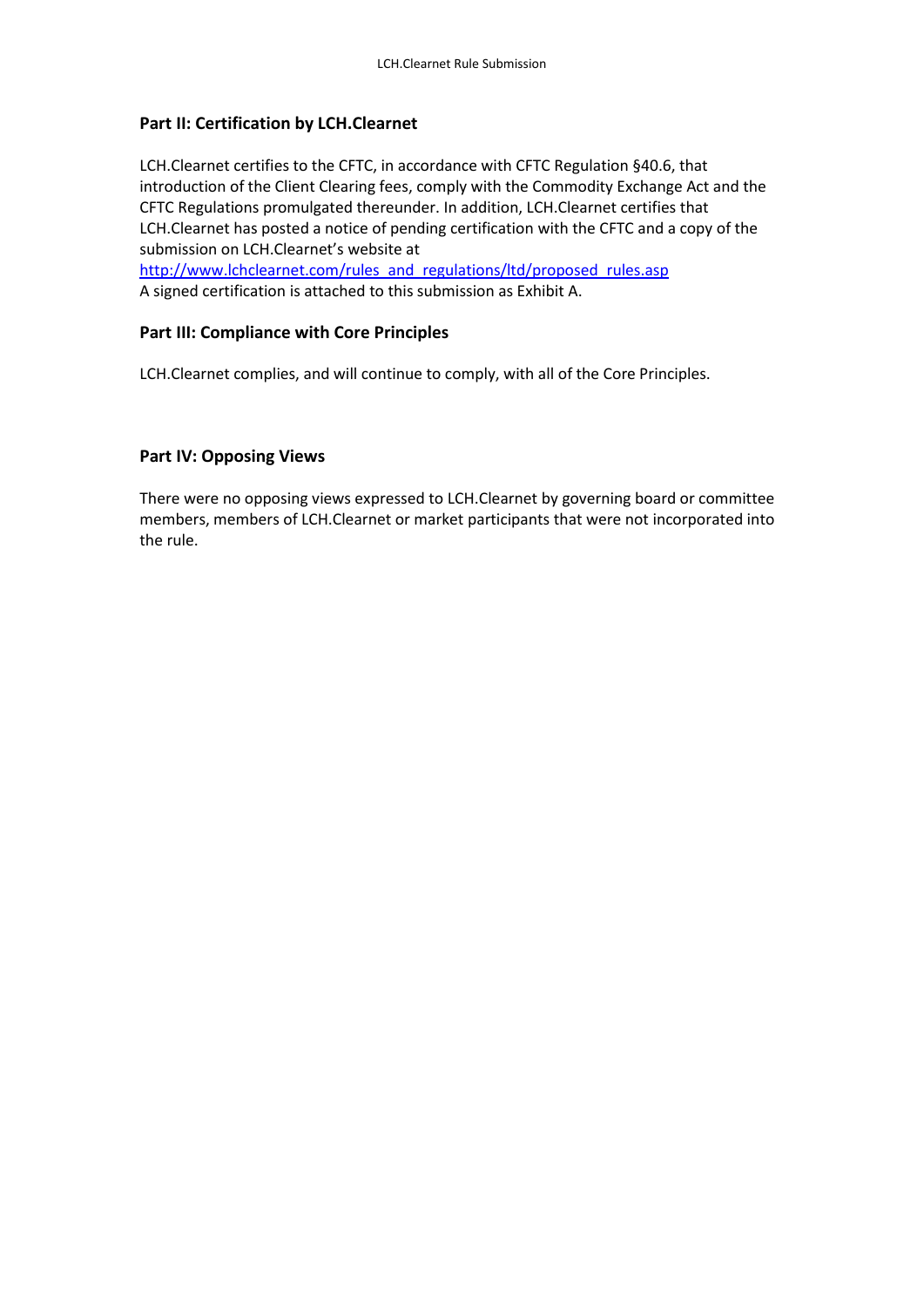#### **Exhibit A LCH.Clearnet Certification to the CFTC** See Attached